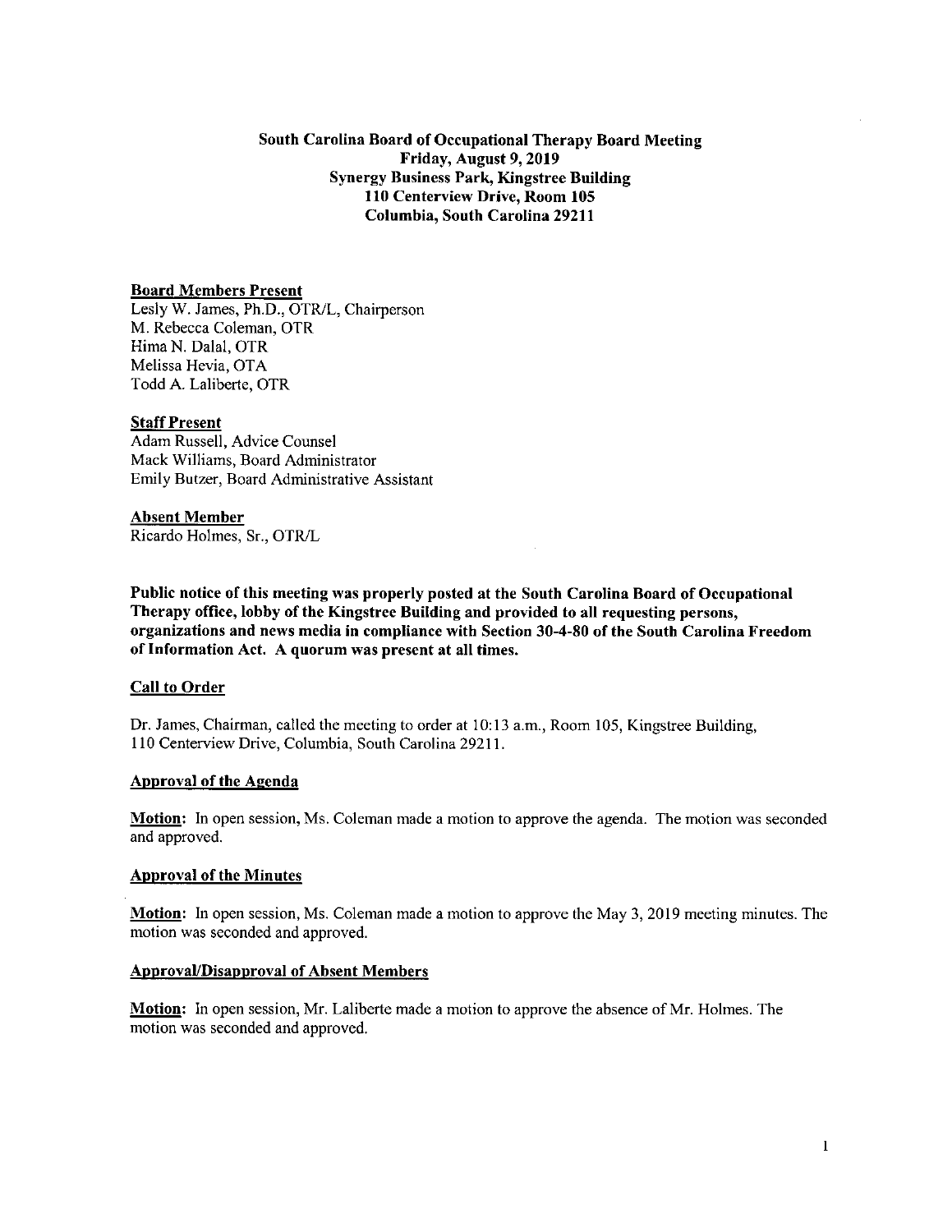**Office of Investigations and Enforcement (OIE) Report:** Mr. Hinson, Office of Investigations and Enforcement, presented the IRC/Statistical and training report to the Board. The Board accepted the reports as information.

Mr. Hinson presented the IRC Report to the Board case number 2018-2 and 2018-6 are recommended for a letter of caution.

**Motion:** In open session, Mr. Laliberte made a motion to accept the IRC recommendation of a letter of caution for case 2018-2. The motion was seconded and approved.

Ms. Dalai recused herself from case 2018-6.

**Motion:** In open session, Mr. Laliberte made a motion to accept the IRC recommendation of a letter of caution for case 2018-6. The motion was seconded and approved.

Ms. Dalai rejoined the proceedings.

**Office of Disciplinary Counsel (ODC) Report:** Mr. Jennings, Esq., Office of Disciplinary Council, presented the ODC report; there are three (3) open cases and one pending action.

The Board accepted the ODC report as information.

**Finance Report:** Mr. Williams reviewed the finance report with the Board.

The Board accepted the report as information.

### **Disciplinary Hearings**

# **Consent Agreement**

**OIE 2016-4:** The respondent did not make personal appearance before the Board and was not represented by legal counsel. Mr. Jennings, Esq. Office of Disciplinary Counsel presented the consent agreement to the Board.

**Motion:** In open session, Ms. Dalal made a motion to close the hearing to protect personal health information. The motion was seconded and approved.

**Motion:** In closed session, Mr. Laliberte made a motion to accept the consent agreement in case # 2016- The motion was seconded and approved.

**Motion:** Ms. Dalal made a motion to come out of closed session. The motion was seconded and approved.

#### **Memorandum of Agreement**

**OIE 2017-1:** The respondent made a personal appearance before the Board and was represented by Mr. William R. McKibbon III, Esq. Mr. Jennings, Esq., presented the memorandum of agreement to the Board.

**Motion:** In open session, Mr. Laliberte made a motion to go into executive session. The motion was seconded and approved.

**[Executive Session:I No votes were taken during executive session (11:47 a.m. — 12:06 p.m.)**